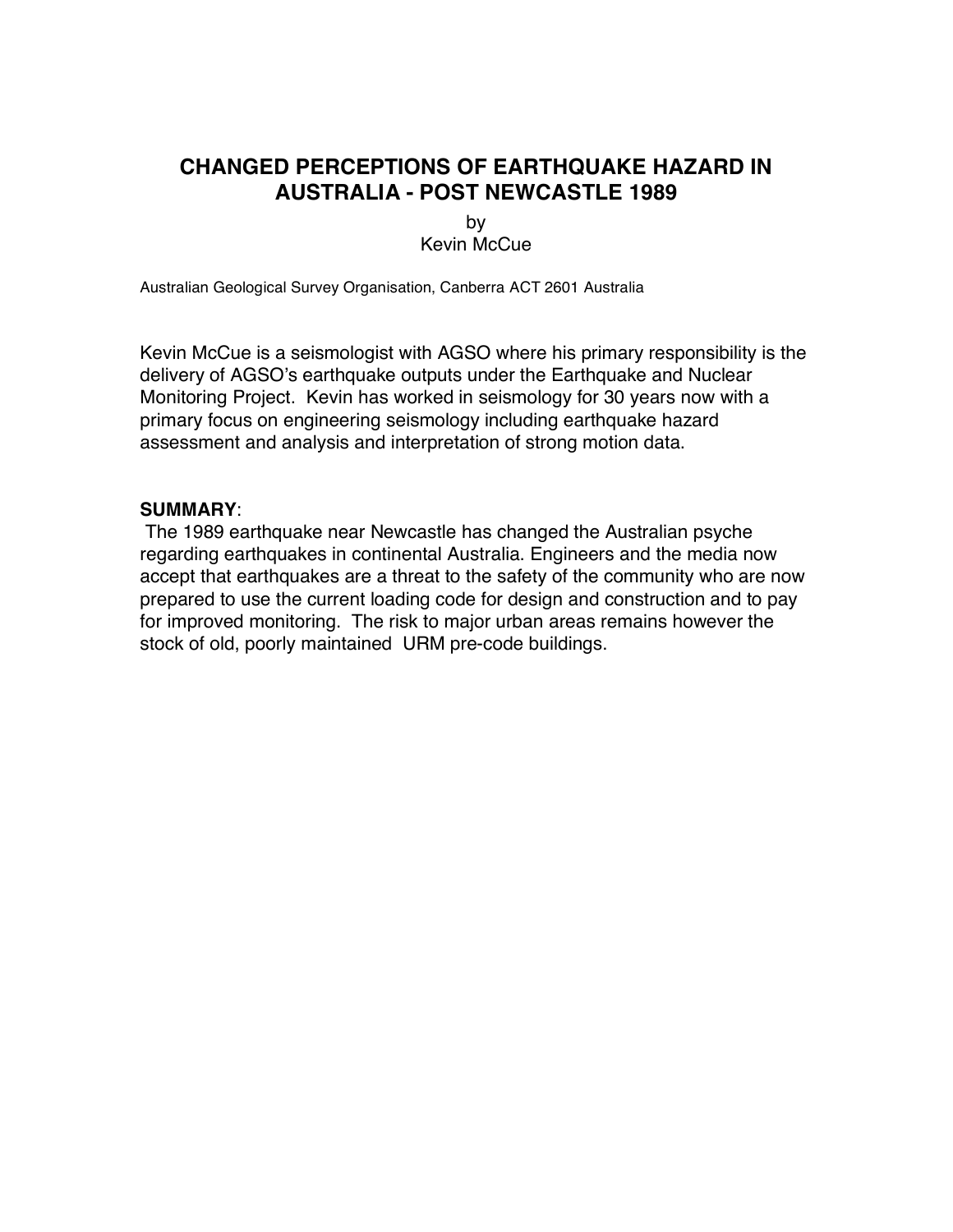#### *INTRODUCTION* :

To appreciate the changed perception of earthquake hazard in Australia since the Newcastle earthquake we have to recall the situation that existed at the time of the earthquake:

• Newcastle was rated zone zero in the Seismic Zone Map that was part of AS2121- 1979 (Figure 3.1, p13). However even for buildings in the non-zero rated areas of the map, no earthquake resistant design was mandatory because the State of NSW had not called up the code. The code commentary notes that zone zero did not imply that the risk was zero – just that the mandatory requirements were zero because the implied threat was low.

• The nearest seismograph and accelerograph to Newcastle were in Sydney at Lane Cove and south of Sydney at Lucas Heights respectively, more than 100 km away.

• Neither seismology nor earthquake engineering were taught at the University of Newcastle so there was no earthquake culture amongst the engineering profession.

• There was no earthquake engineering society in Australia to promote knowledge of the principles of earthquake engineering nor to provide post-disaster response advice.

• The previous earthquake history of Newcastle was not recognized by Newcastle City Council and population as a whole.

• There was no record of the ground shaking caused by a magnitude 5 or greater earthquake within 50 km of an epicentre in Australia, no data on the intensity, duration or frequency content of the shaking, nor on how the ground shaking changes with foundation type, rock or soil.

### *THE LESSON LEARNED*

It is my contention that the lessons of Newcastle have not only not been forgotten in the last decade but have substantially contributed to our safety. It is more important that they not be forgotten in the future. As a result of the 1989 Newcastle earthquake much has changed for the better:

• The new Loading Code AS1170.4 has been called up into the Building Code of Australia and an estimate of the 10% in 50 year *pga* ground motion is mapped throughout the continent.

• The Hunter region is now monitored both with seismographs and accelerographs.

• The AEES is a thriving society with a register of professionals able and willing to participate in post disaster response functions.

• An excellent book on the earthquake history of the Newcastle region was published<sup>1</sup> so that no one can now be excused for not knowing the history and potential hazard.

The promise made by the then mayor of Newcastle to facilitate establishment of a chair of Earthquake Engineering at Newcastle University has not eventuated but it was probably always outside the Council's scope to influence the university curriculum.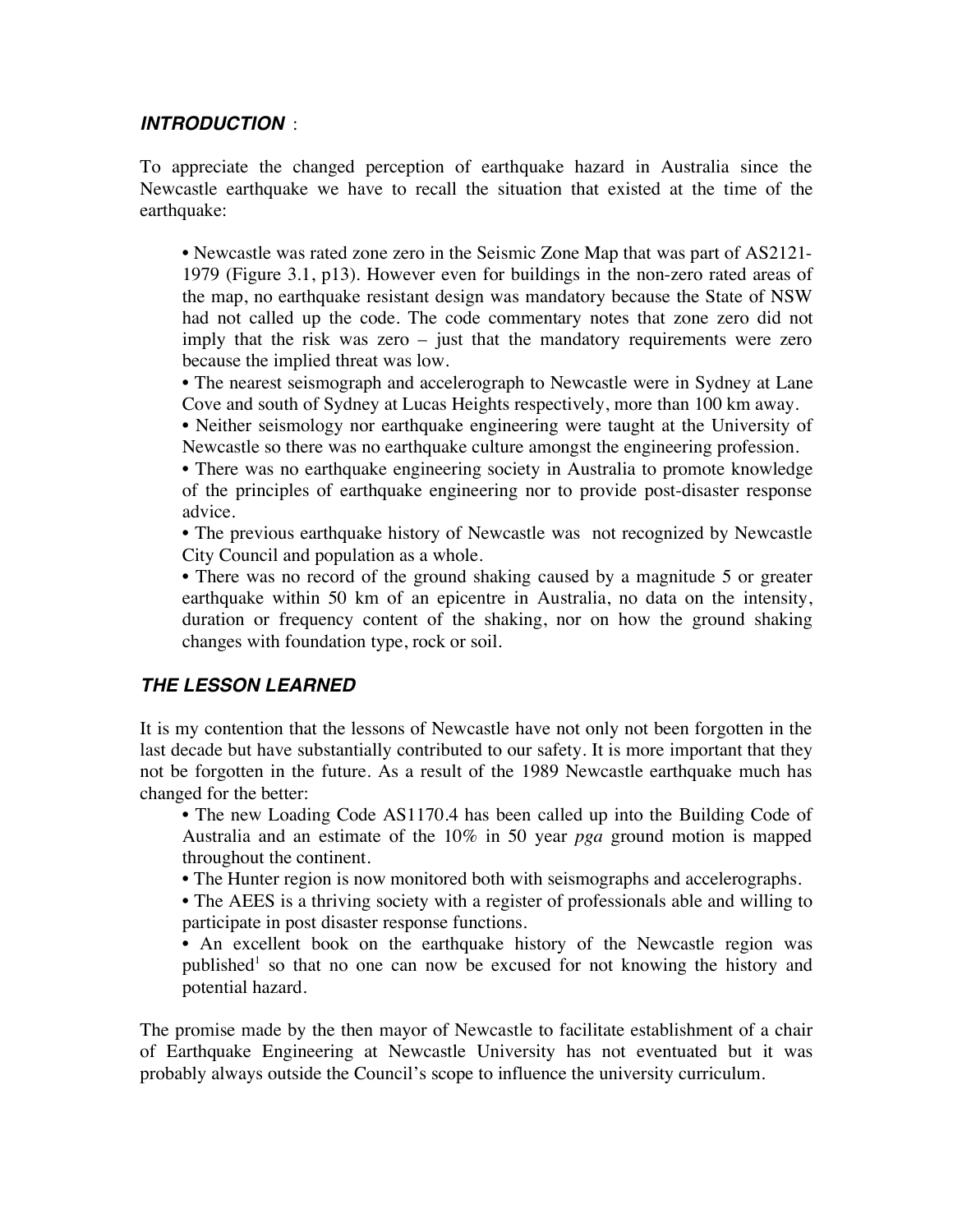On the negative side, the old and most vulnerable buildings in 1989 are now older and more vulnerable and the code does not address the issue of their safety unless they are substantially modified. These old buildings contribute most to the risk of failure in earthquakes, another lesson of Newcastle 1989 and of Adelaide 1954 before it.

#### *THE NEWCASTLE EARTHQUAKE ALERT*

Video footage of an interview in Newcastle at the time of the earthquake demonstrates that the ground shook strongly for just a second or two, more like an explosion, and that it was not immediately recognised by the interviewee and camera crew as an earthquake. At the ASC in Canberra 300 km away there were only two officers on duty, it being Christmas holiday time, but we felt the slight vibration and ran to the analogue drum recorders in the foyer of the building to investigate. The pen on the Canberra recorder was banging from side to side and as we watched the first P seismic waves arrived at Toolangi near Melbourne, then Moorlands in Tasmania and finally Woomera in South Australia. Digital data was telemetered into the ASC at the time from Alice Springs and Warramunga in the Northern Territory and Mawson in Antarctica.

The paper records had to be changed and the arrival times read and typed into the computer program. With such a sparse network it was difficult to determine an accurate epicentre quickly and, because most of the analogue stations were clipped no reliable magnitude could be determined for some hours. An aftershock monitoring team could not leave Canberra until 6 hours after the earthquake because of the lack of a readily available aftershock kit.

Compare that with the situation today; data from more than 30 stations of the National Seismographic Network throughout Australia are telemetered into AGSO in near real time. Many of the stations have triaxial broad-band seismometers as opposed to the vertical short period stations of 1989. An earthquake alert system interrogates this telemetered data and pages seismologists 24 hours per day when an earthquake is detected so that a rapid earthquake alert and tsunami warning can be provided to the Emergency Management Agency, governments and media. This system is backed up by an independent pager system operating on a separate seismograph network in SE Australia and alternative communications carrier by the Seismology Research Centre. Earthquakes can normally be located and advice provided in a 30 to 40 minute time frame.

Earthquakes of magnitude 3.0 or more can be detected in the Hunter region on the National network and smaller earthquakes are recorded on the four local area network stations, one component of the North Lambton station is telemetered into the Newcastle Regional Museum and onto a drum recorder. In addition there are now several digital triaxial accelerographs in Newcastle.

As a result of the Newcastle earthquake AGSO now has a modern accessible six station aftershock kit which has been successfully deployed in Australia and Papua New Guinea.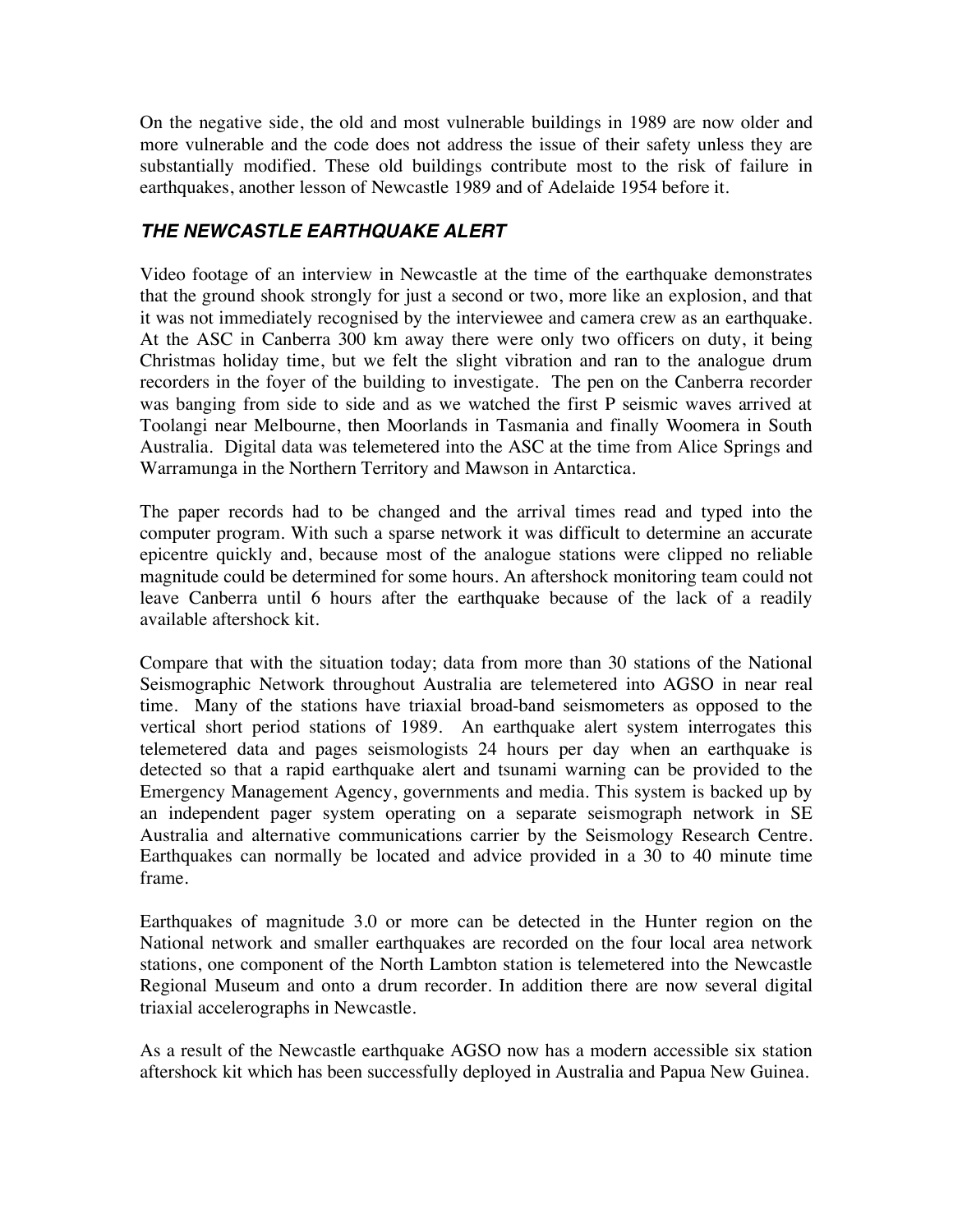## *THE GROUND SHAKING IN NEWCASTLE*

In December 1989 there were no instruments in Newcastle capable of recording the ground shaking. Coalmine blast recorders were saturated. Any analysis of the failure of the Workers Club or Junction Motel is dependent on a knowledge of the earthquake input.

Temporary instruments were installed the day after the earthquake in a small network around the city in time to record the single small aftershock which had proven most useful.

Following the Newcastle earthquake, AGSO and State Government representatives met in early 1990 and agreed that all cities of 50,000 people should be instrumented with seismographs and at least two accelerographs, one on rock, the other on soil (the joint urban monitoring program - JUMP). There were not sufficient funds for the seismographs but AGSO purchased the accelerographs and the States installed and maintain them. This strategy has been very successful since most of the stations have recorded earthquakes. In 1994 a magnitude 5.2 earthquake struck Cessnock<sup>2,3</sup>, its epicentre only 30 km west of the 1989 earthquake and this time good recordings were obtained of the ground motion, not just in Newcastle but also in Sydney and on dams south of Sydney in the distance range 43 to 300 km.

The aftershock data has been used to estimate the *pga* in Newcastle during the 1989 earthquake. Wesson<sup>4</sup> and Sinadinovski<sup>5</sup> used independent synthetic methods, phase spectrum and empirical Greens function respectively, to estimate the *pga* of the 1989 Newcastle earthquake resulting in substantially identical results of about 0.2g.

### *NEWCASTLE***'***S CONTRIBUTION TO THE NEW LOADING CODE*

A number of earthquakes in the magnitude ranges 5.0 to 5.3 and 4.0 to 4.3 have now been recorded in NSW, Victoria, South Australia and Western Australia in recent years on JUMP and other instruments. Suitably scaled, these recorded *pga'*s are being used in a new attenuation equation in the current revision of the Loading Code.

In a separate study<sup>6</sup> a rock spectrum has been developed for the Loading Code from a carefully selected suite of accelerograms recorded worldwide and scaled to a peak ground velocity of 50mm/s which is typical of the 1 in 500 year peak ground velocity for most southeast Australian cities. Comparison of the synthetic accelerograms of the Newcastle earthquake against this spectrum are very encouraging.

### *REMAINING PUZZLES*

The Newcastle area has been hit by earthquakes of magnitude about 5 in 1837, 1841, 1842, 1868, 1925, 1989 and 1994. The Hunter region network that has been operating since 1990 was expected to record numerous smaller earthquakes but few have been observed, the latest a micro-earthquake on 12 August 1999. Why?